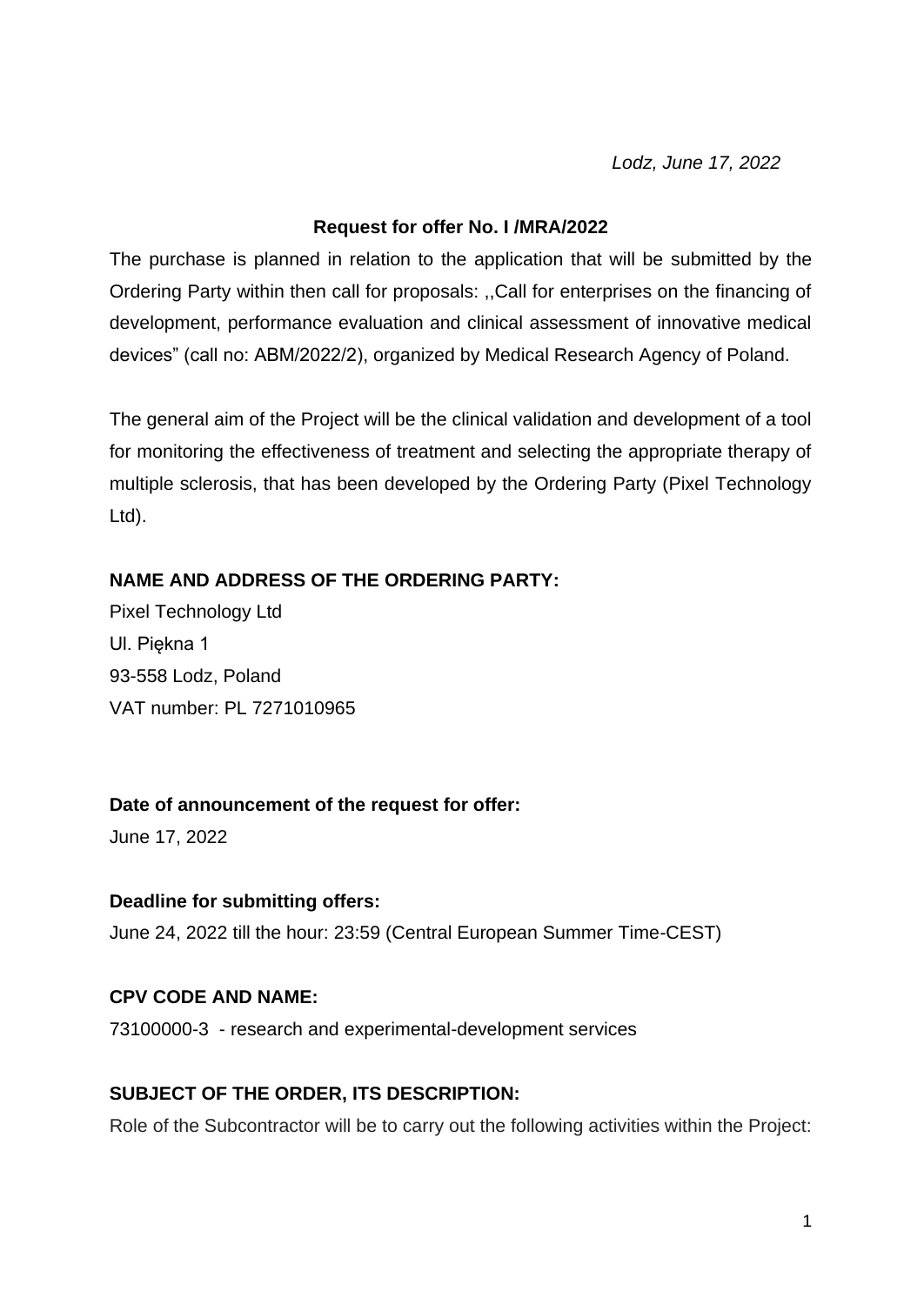- Conduct a focus group with five Neuroimmunology and Neuroradiology experts about the clinical utility of the AI technology –minimum 12 hours
- Produce a focus group summary report on clinical utility including regulatory recommendations for the AI technology; this report may incorporate further feedback from the Neuroimmunology and Neuroradiology experts.
- Design a clinical validation, including producing a Study Protocol and Statistical Analysis Plan, to verify the accuracy of the AI technology in delineating multiple sclerosis lesions and brain regions (these regions include juxtacortical, periventricular, infratentorial, deep white matter, cortical gray matter, cerebral white matter, thalamaus, lateral ventricles, third ventricle, hippocampus) on Brain MRI.
- Subcontractor will conduct clinical validation 6 more times using data developed in the previous task.
- Execute the clinical validation with ground truth annotations for 30 cases obtained from two Neuroradiology experts.
- Produce a clinical study report that documents the results of the clinical validation for the AI technology.
- Ensure the clinical validation is performed according to the relevant parts of Good Clinical Practice and the ISO 14155:2020 standard and ISO 13485:2016.
- The Subcontractor will prepare a Clinical Study Report that includes a statistical analysis of the clinical validation study. This analysis may include overall accuracy metrics and relevant subgroup analyses. Clinical study report elaborated by the Subcontractor is aimed at confirming that it has validated the performance and accuracy of the solution developed within the R&D Project. If the evaluation of the performance and accuracy of this solution is positive (in terms of usefulness for final users), the Subcontractor will prepare recommendations for use of this solution by wide spectrum of final users.
- The Subcontractor will propose at least 3 healthcare centers in which the product (result of the R&D Project) can be installed. These healthcare centers may serve as pilot sites for installation of the product.

All the documents elaborated by the Subcontractor within the completion of the order should be in English.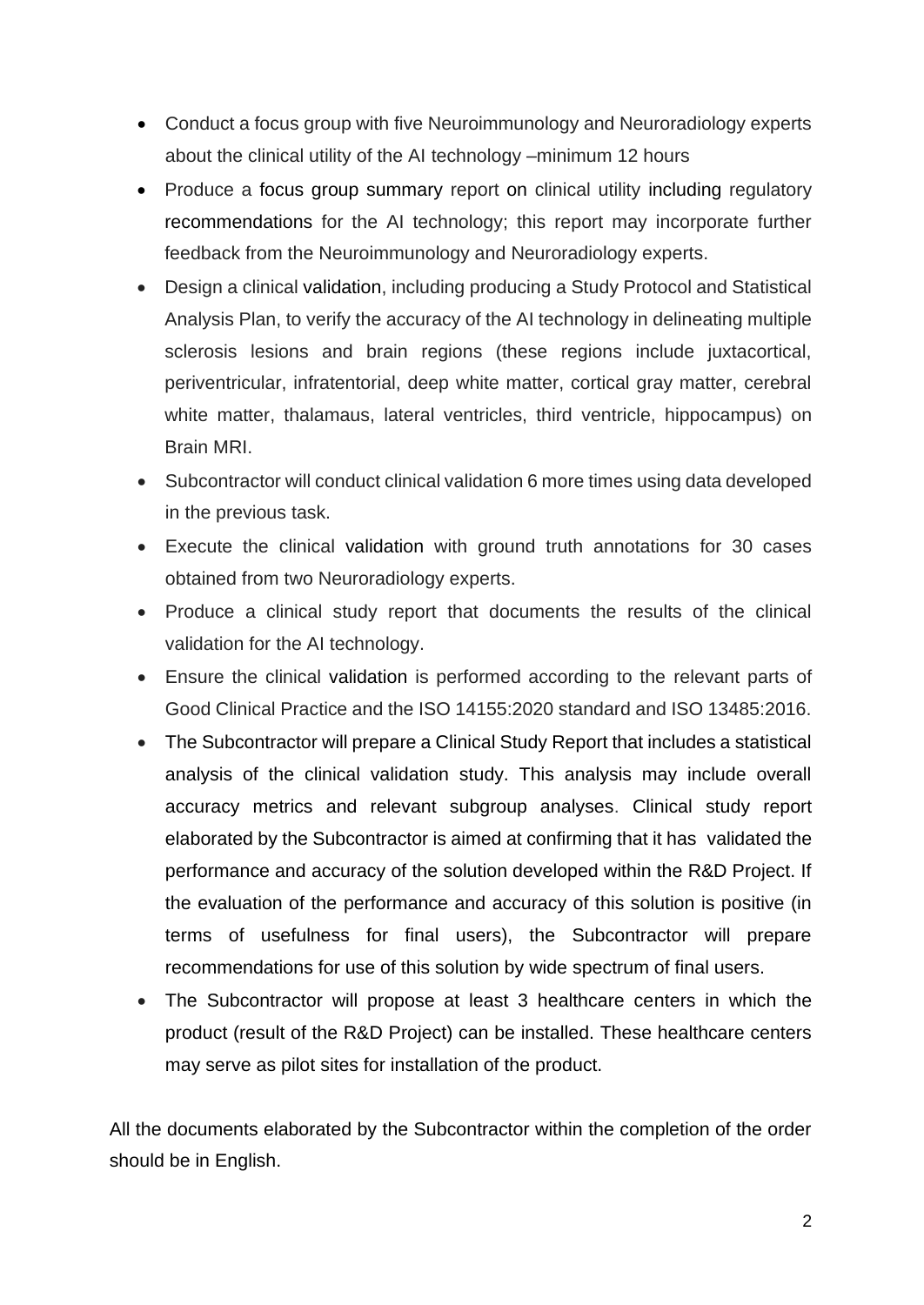Total assumed number of months of engagements of the Subcontractor:

- Clinical and Regulatory Strategy including Study Design: 6 months
- Clinical Validation: 8 months

### **SCOPE OF EXCLUSION OF BIDDERS FROM THE PROCEDURE:**

1. In order to avoid conflicts of interest, public contracts, except for sector contracts, awarded by the Ordering Party, that is not obliged to apply the Polish Public Procurement Law pursuant to passage 4 of this Law, cannot be awarded to entities related to it personally or by capital. A capital or personal relationship means a mutual relationship between the Ordering Party or persons authorized to incur liabilities on behalf of the Ordering Party, or persons performing activities related to the selection procedure of the subcontractor and a subcontractor, consisting in particular in:

- participating in the company as a partner in a civil partnership or partnership,
- holding at least 10% of shares or stocks,
- serving as a member of a supervisory or managing body, proxy or attorney,
- being married, in a relationship of kinship or affinity in direct line, kinship of second degree or affinity of second degree in collateral line, or in a relationship of adoption, custody or guardianship.

2. Public contracts may not be awarded to a subcontractor against whom the liquidation has been opened or bankruptcy announced.

3. The Bidder must not be in arrears with payment of taxes, fees or contributions for social or health insurance.

4. Participation in the proceedings is allowed for a Bidder, who has not been legally sentenced for a crime committed in connection with the proceedings for awarding the contract, crime of bribery, crime against business or other crime committed for financial gain; and a partner in a general partnership, partner or member of the management board of a partnership; a general partner of a limited partnership or a limited joint-stock partnership; a member of the governing body of a legal person has not been validly convicted of an offence committed in connection with a procurement procedure, an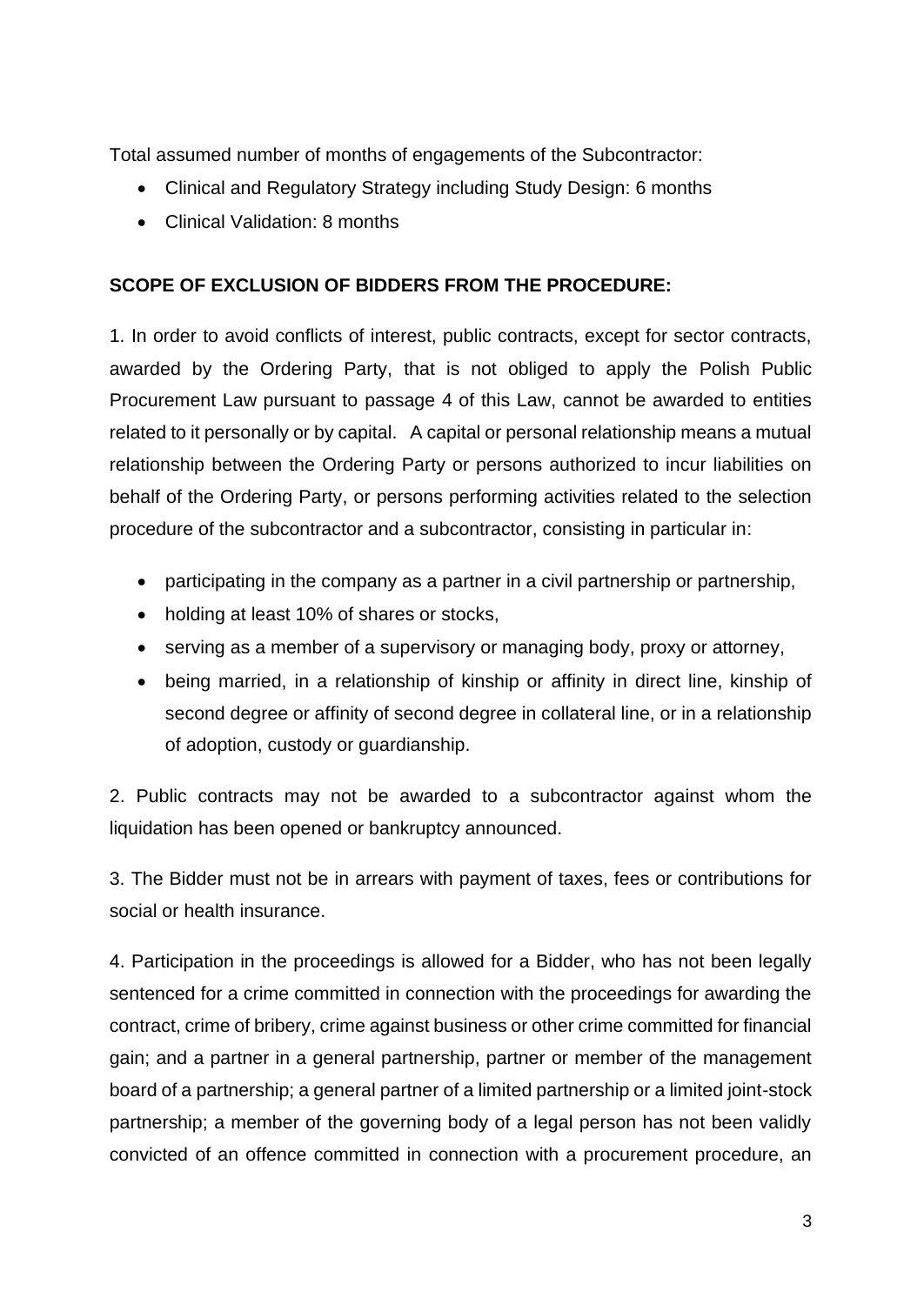offence against bribery, an offence against business transactions, or any other offence committed for financial gain.

Verification of compliance with the conditions for exclusion from the procedure described above will be based on the submission by the Bidder of a signed declaration on the absence of personal / capital connections with the Ordering Party referring to the point 1 above and regarding situations excluding from the procedure described in the points 2, 3 and 4 above (a template of this declaration has been attached to this request for offer - Annex no 2 to this request for offer).

### **CONDITIONS OF PARTICIPATION IN THE PROCEDURE:**

Bidders who can participate in the procedure:

- 1. have the authority to perform specific activities or activities if the law imposes an obligation to have them
- 2. have the appropriate technical potential to carry out the order
- 3. have the appropriate personnel capable of carrying out the order. Minimal requirements related to personnel are the following:

### *Principal Investigator:*

- Higher medical education
- Higher research degree.
- Board-certified as a Neurologist by the American Board of Psychiatry and Neurology or by an equivalent institution.
- Clinical experience in neuroimmunology.
- 4 years of experience in AI technology development.
- 2 years of experience in AI technology clinical trials including regulatory body interaction.

## *Neuroimmunology / Neuroradiology experts for focus group and focus group summary report development (requirements for each person):*

- Number of Neuroimmunology / Neuroradiology experts needed to carry out subcontracting activities: 6
- Higher medical education.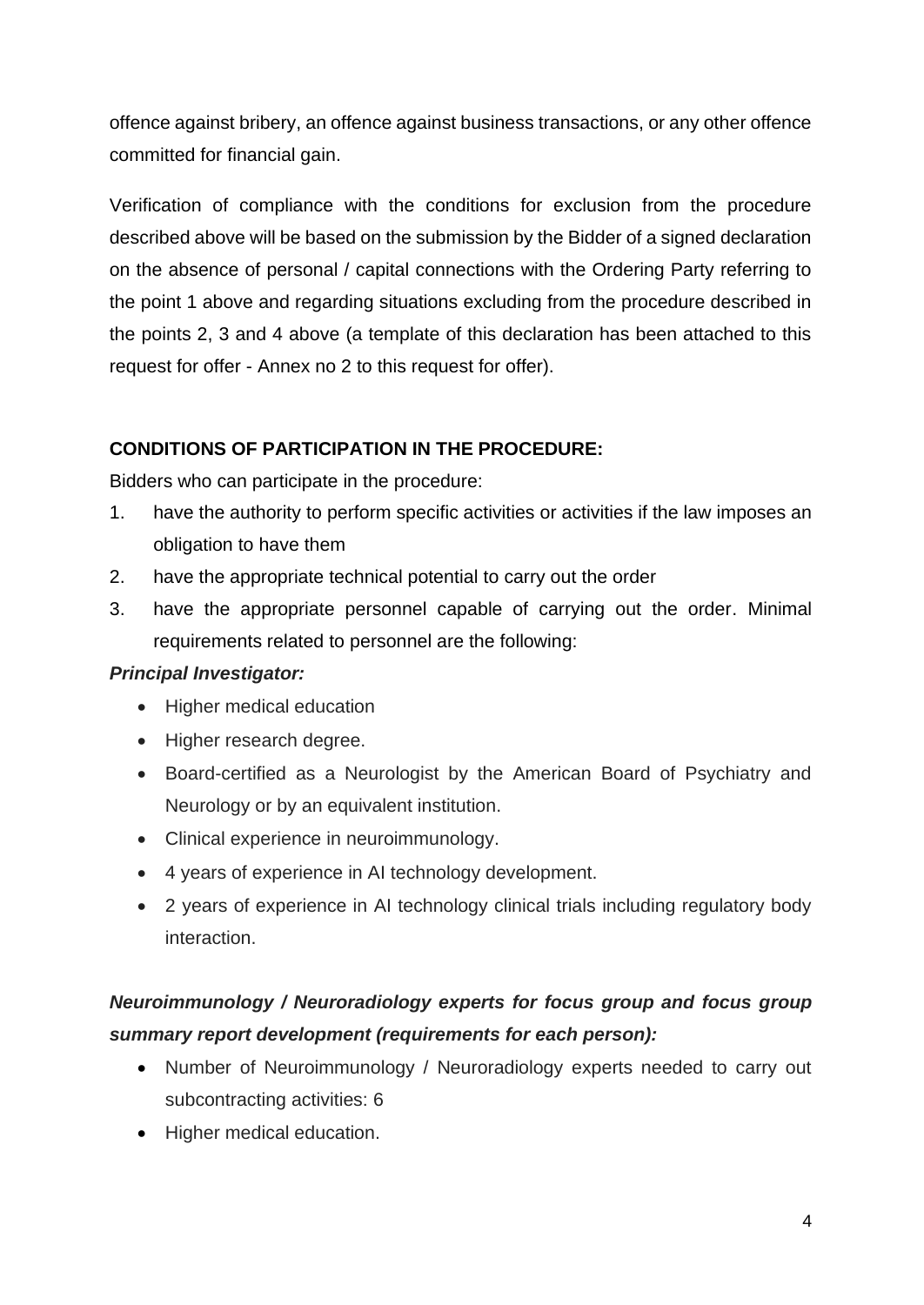- Board-certified as a Neurologist by the American Board of Psychiatry and Neurology or by an equivalent institution **or** Radiologist by the American Board of Radiology or by an equivalent institution.
- Undertaking or completed specialisation in Neuroimmunology or Neuroradiology.
- 3 experts with ≤5 years of experience in caring for patients and/or interpreting imaging for patients with multiple sclerosis.
- 3 experts with more than 5 years of experience in caring for patients and/or interpreting imaging for patients with multiple sclerosis.

## *Neuroradiology experts for ground truth annotations (requirements for each person):*

- Number of Neuroradiology experts needed to carry out subcontracting activities: 2
- Higher medical education
- Board-certified as a Neuroradiologist by the American Board of Radiology or by an equivalent institution
- More than 5 years of experience in interpreting imaging for patients with multiple sclerosis.
- 4. are in an economic and financial situation ensuring the implementation of the public order

In case of conditions 1-4 verification of the aforementioned conditions will be based on the declaration of compliance with the conditions above (Annex no 1 to this request for offer).

### **CONDITIONS FOR OFFERS:**

- 1. Offers must be submitted in writing. Offers can be signed either in the traditional way or with the use of qualified electronic signature.
- 2. Offers should be prepared either in Polish or in English.
- 3. Time of binding the offer until the end of its validity period specified in the request for offer (offer should be valid at least till June 30, 2022).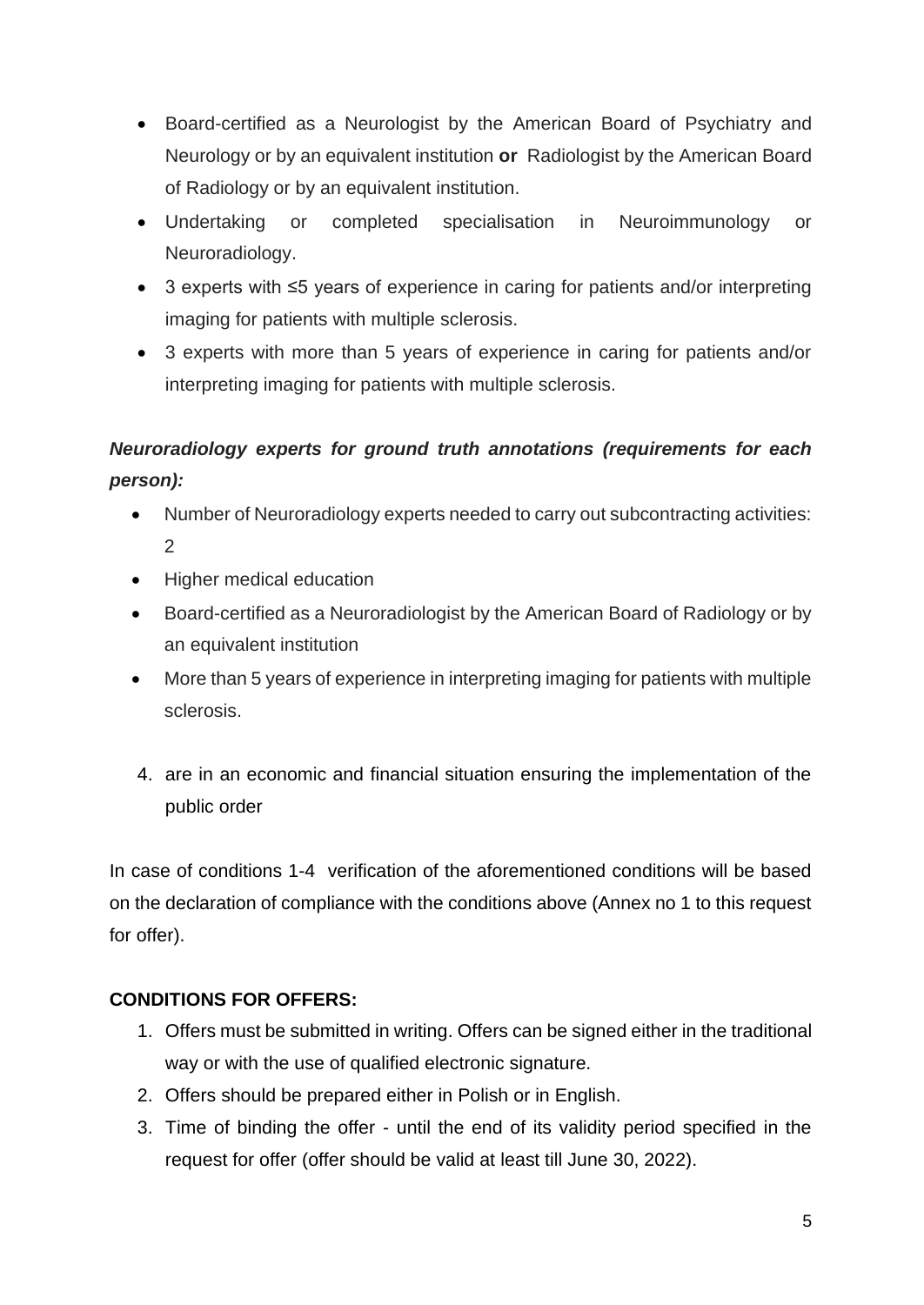- 4. The offer should be signed by people authorized to sign the offer in accordance with current registration documents or power of attorney granted. Incorrect confirmation of the offer results in rejection and leaving the offer without consideration.
- 5. Offers must be submitted with the total net and gross price for carrying out the order, as well as VAT in Polish zlotys or in another currency. If an offer is submitted in another currency than Polish zlotys, the average exchange rate of the National Bank of Poland for foreign currency/Polish zlotys from the day of opening of offers will be used for price conversion.
- 6. The offer should contain the following elements:
- Declaration of compliance with the conditions (Annex no 1 to the request for offer)
- Declaration on the lack of personal and capital relationships with the Ordering Party and related to other situations excluding the Bidder from the procedure (Annex no 2 to the request for offer)
- Offer form (Annex no. 3 to the request for offer) together with full identification of the Bidder as well as the date of preparation and validity of the offer (the offer should be valid at least until June 30, 2022)

# **EVALUATION CRITERIA OF THE OFFER AND INFORMATION ON POINT WEIGHTS ASSIGNED TO INDIVIDUAL OFFER EVALUATION CRITERIA:**

The selection of the best offer will be based on the following criterium: total gross price - 100%.

# **DESCRIPTION OF THE MODE OF AWARDING POINTS FOR MEETING GIVEN OFFER EVALUATION CRITERIA:**

The maximum number of points for meeting the criterium indicated in the point above is 100 points.

The number of points in the ,,total gross price" criterion will be awarded in accordance with the following formula:

 $Np = P_{MIN}/P_0$  \*100 points \* 100%

Where: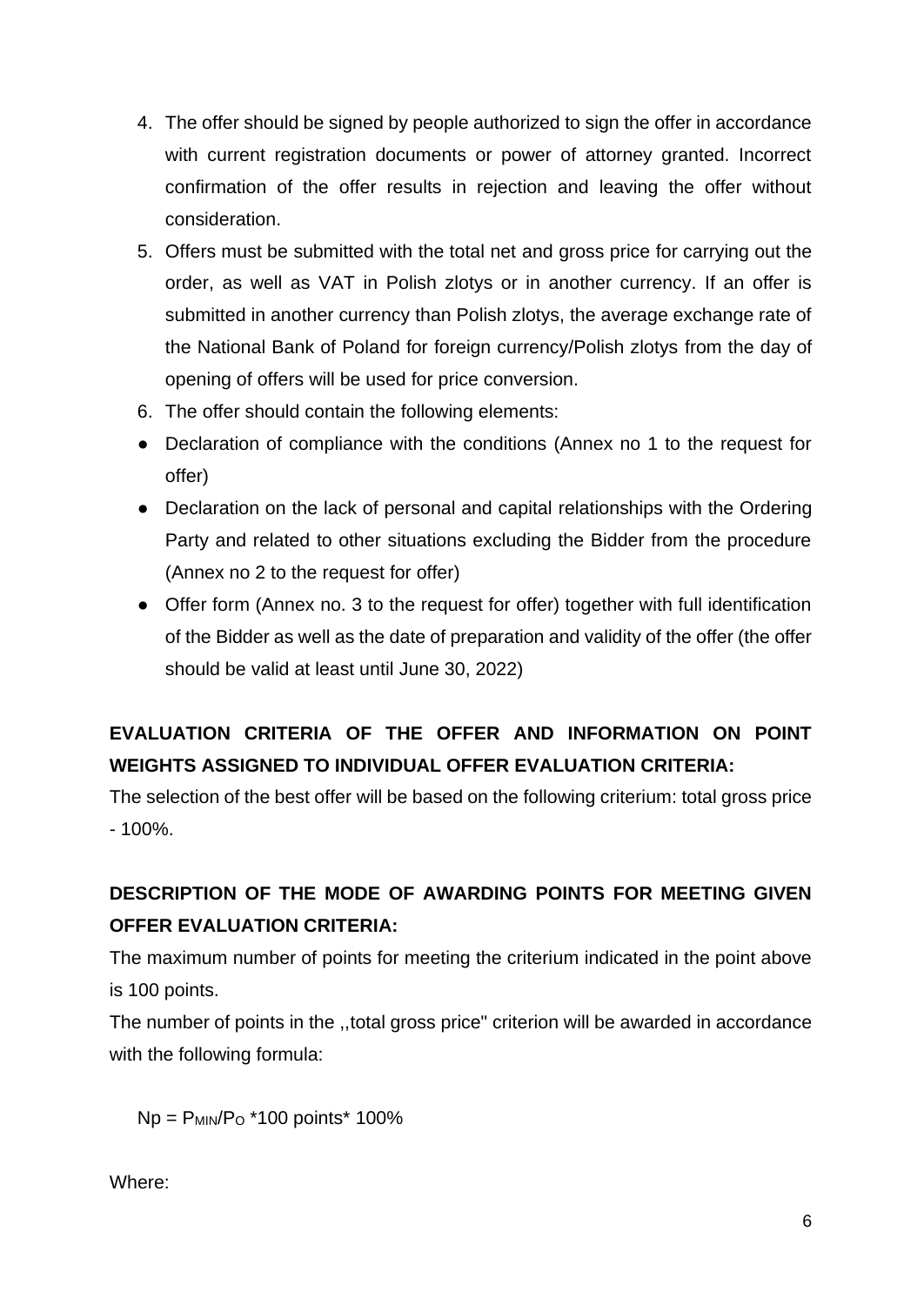Np – number of points for the price criterion

P<sup>O</sup> - total gross price of a given offer

P<sub>MIN</sub> - the lowest total gross price of the offer that was submitted in response to the request for offer

The offer should refer to the evaluation criterium mentioned above. If the Bidder fails to provide information enabling the evaluation of this criterium, its offer may be considered invalid or it will be awarded 0 points.

The Ordering Party, after evaluating the submitted offers, will propose conclusion of the contract to the Bidder who will obtain the highest number of points.

### **POSSIBILITY TO CANCEL THE PROCEDURE:**

The Ordering Party reserves the right to cancel the bidding procedure at any stage of its duration without giving reasons.

### **POSSIBILITY OF SUBMITTING PARTIAL AND VARIANT OFFERS:**

The Ordering Party does not allow for submission of partial offers. The Ordering Party does not allow for submission of variant offers.

### **DATE AND WAY OF SUBMISSION OF OFFERS:**

Electronically (scan) to the following e-mail address: **unia@pixel.com.pl** The deadline for submission of offers: **June 24, 2022, till the hour 23:59 (CEST).**

Offers submitted after the deadline indicated in this request for offer will not be taken into consideration.

Any additional questions regarding this request for offer should be sent to the following e-mail address: **[unia@pixel.com.pl](mailto:unia@pixel.com.pl) by June 21, 2022, till the hour 23:59 (CEST).**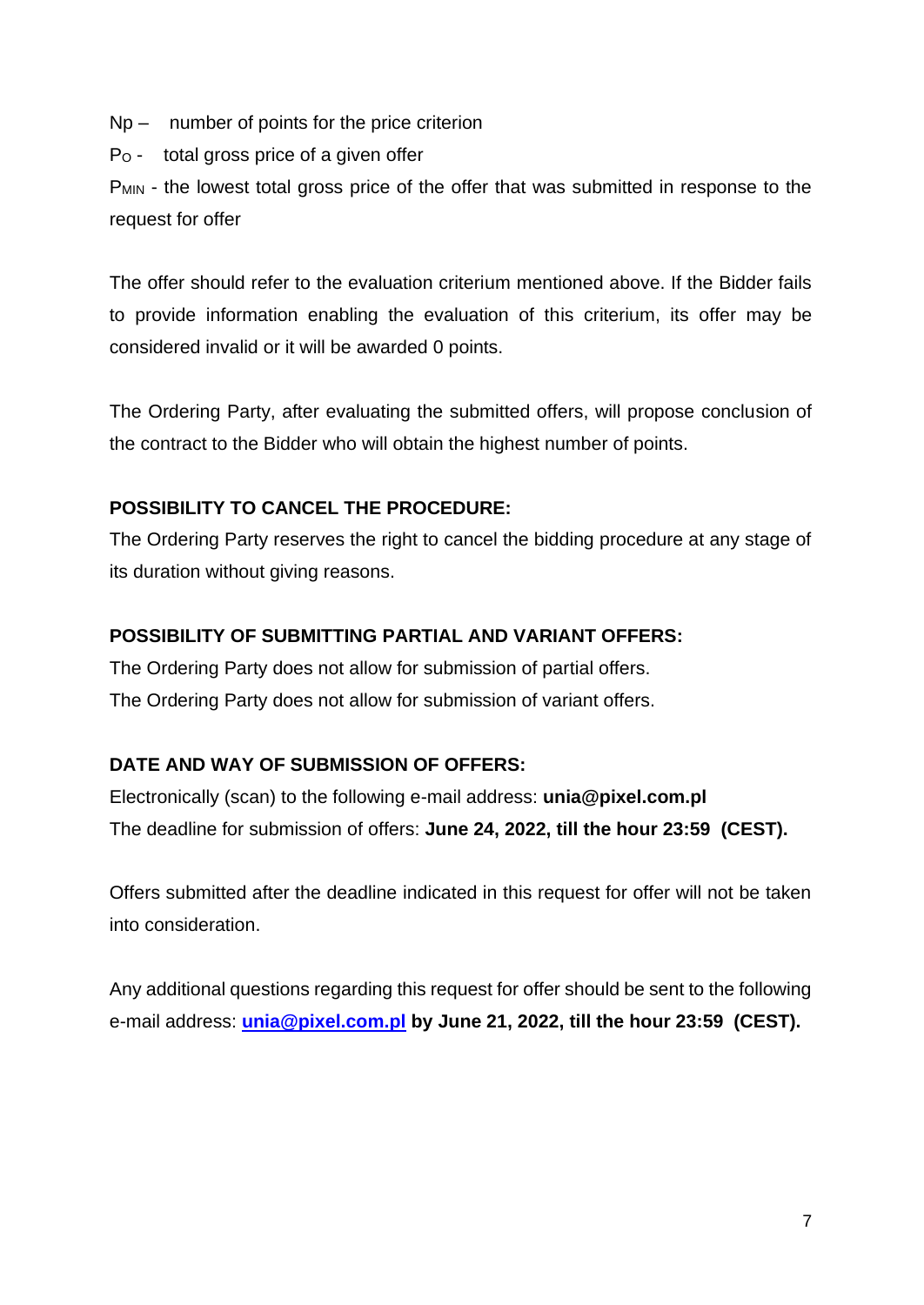### **Annex no 1 to the request for offer no I/MRA/2022 of June 17, 2022**

..............., ........................ Place Date

### **Declaration of compliance with conditions**

In response to the request for offer no I/MRA/2022 of June 17, 2022, I/we declare that I/we meet the conditions for participating in the procedure listed below:

- 1. I/we have the authority to perform specific activities or activities if the law imposes an obligation to have them
- 2. I/we have the appropriate technical potential
- 3. I/we have personnel capable of carrying out the order that meets specific requirements described in the point 3 of the part ,,CONDITIONS OF PARTICIPATION IN THE PROCEDURE" of this Request for offer.
- 4. I am/we are in an economic and financial situation ensuring the implementation of the public order.

 ……….……………………..…… (Signature of the authorized representative of the Bidder, stamp of the institution)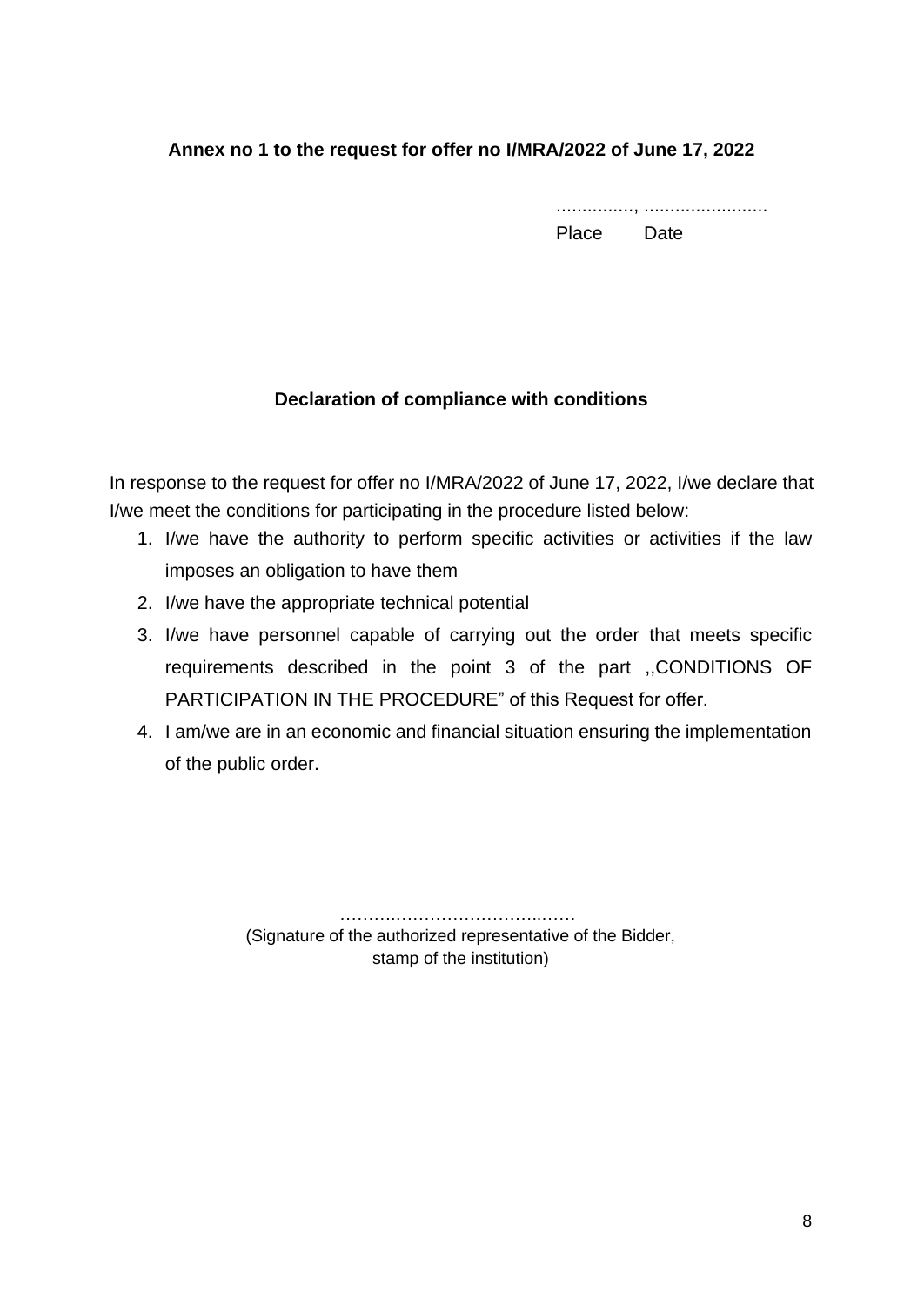### **Annex no 2 to the request for offer no. I/MRA/2022 of June 17, 2022**

..............., ........................ Place Date

### **Declaration on the absence of personal / capital relationships with the Ordering Party and regarding situations excluding from the procedure**

In response to the request for offer no. I/MRA/2022 of June 17, 2022, I/we declare that we are not related to the Ordering Party in terms of capital or personal relationships.

A capital or personal relationship means a mutual relationship between the Ordering Party or persons authorized to incur liabilities on behalf of the Ordering Party, or persons performing activities related to the selection procedure of the subcontractor and a subcontractor, consisting in particular in:

- participating in the company as a partner in a civil partnership or partnership,
- holding at least 10% of shares or stocks,
- serving as a member of a supervisory or managing body, proxy or attorney,
- being married, in a relationship of kinship or affinity in direct line, kinship of second degree or affinity of second degree in collateral line, or in a relationship of adoption, custody or guardianship.

In addition to this, we declare that situations excluding from the procedure described in points 2, 3 and 4 of the part SCOPE OF EXCLUSION OF BIDDERS FROM THE PROCEDURE of the request for offer, do not apply to us.

> ……….……………………..…… (Signature of the authorized representative of the Bidder, stamp of the institution)